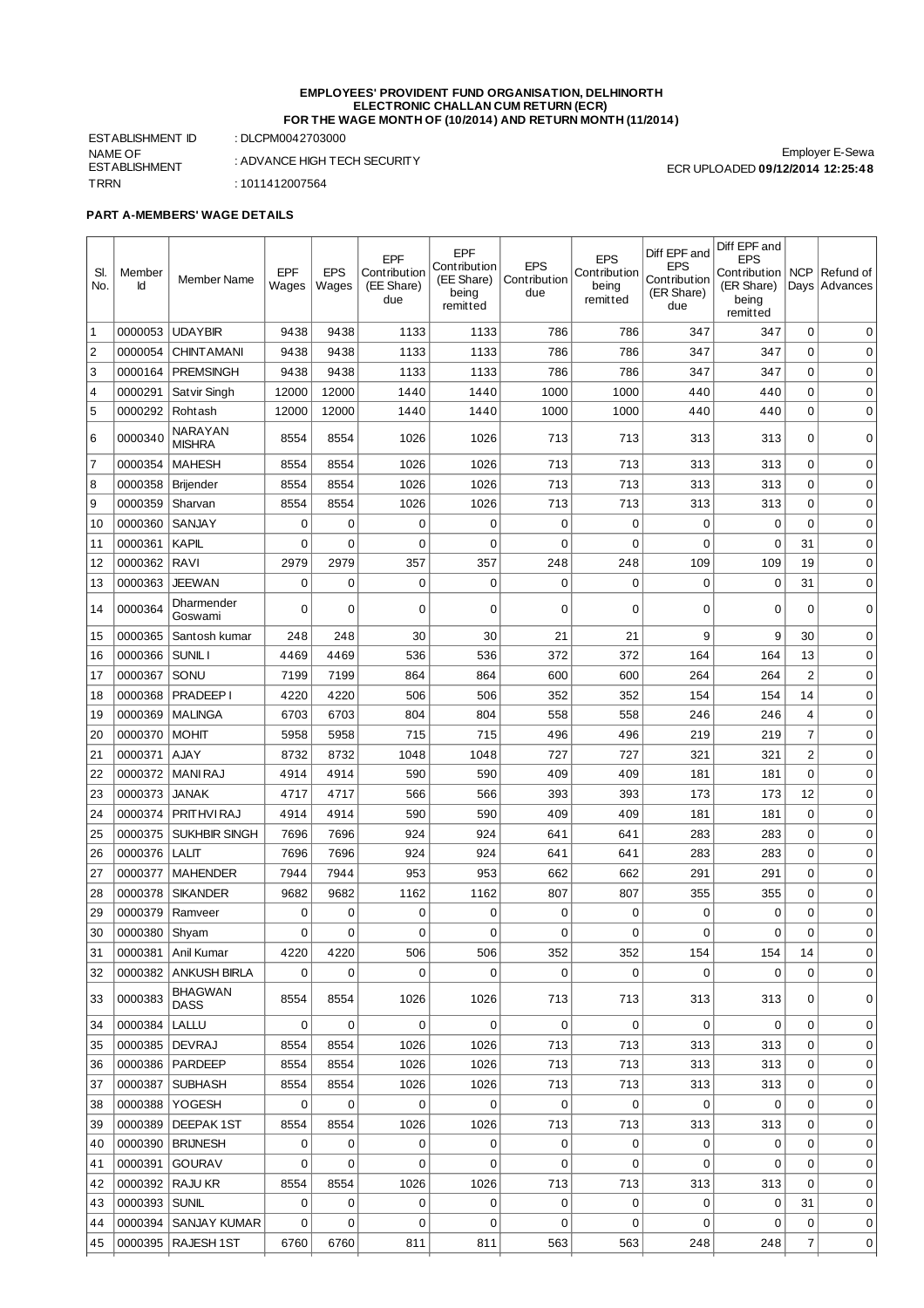| 46        | 0000396             | <b>JAIPRAKASH</b>                     | 0            | 0            | 0            | 0            | 0           | 0          | 0           | 0          | 0                          | 0                |
|-----------|---------------------|---------------------------------------|--------------|--------------|--------------|--------------|-------------|------------|-------------|------------|----------------------------|------------------|
| 47        | 0000397             | RAMCHANDER<br><b>PASWAN</b>           | 0            | 0            | 0            | 0            | 0           | 0          | 0           | 0          | 0                          | 0                |
| 48        | 0000398             | <b>JANU KHANAL</b>                    | 0            | 0            | 0            | 0            | $\mathbf 0$ | 0          | $\mathbf 0$ | 0          | 0                          | 0                |
| 49        | 0000399             | <b>SHARDA</b>                         | 8002         | 8002         | 960          | 960          | 667         | 667        | 293         | 293        | $\overline{2}$             | 0                |
| 50        | 0000400             | <b>PAWAN KR</b>                       | 8554         | 8554         | 1026         | 1026         | 713         | 713        | 313         | 313        | 0                          | 0                |
| 51        | 0000401             | <b>GHANSHYAM</b>                      | 7864         | 7864         | 944          | 944          | 655         | 655        | 289         | 289        | 3                          | 0                |
| 52        | 0000402             | <b>AJAY KUMAR</b>                     | 7726         | 7726         | 927          | 927          | 644         | 644        | 283         | 283        | 3                          | 0                |
| 53        | 0000403             | Deepak II                             | 8278         | 8278         | 993          | 993          | 690         | 690        | 303         | 303        | $\mathbf{1}$               | $\mathbf 0$      |
| 54        | 0000404             | <b>RESHAM</b>                         | 7174         | 7174         | 861          | 861          | 598         | 598        | 263         | 263        | 5                          | 0                |
| 55        | 0000405             | <b>RAHUL</b><br><b>MATHUR</b>         | 7726         | 7726         | 927          | 927          | 644         | 644        | 283         | 283        | 3                          | 0                |
| 56        | 0000406             | RAKESH<br><b>RAIKWAR</b>              | 7174         | 7174         | 861          | 861          | 598         | 598        | 263         | 263        | 5                          | 0                |
| 57        | 0000407             | <b>PAWAN II</b>                       | 8554         | 8554         | 1026         | 1026         | 713         | 713        | 313         | 313        | 0                          | 0                |
| 58        | 0000408             | <b>SURESH</b>                         | 8554         | 8554         | 1026         | 1026         | 713         | 713        | 313         | 313        | 0                          | 0                |
| 59        | 0000409             | <b>GAURAV</b><br><b>MANDAL</b>        | 4415         | 4415         | 530          | 530          | 368         | 368        | 162         | 162        | 15                         | 0                |
| 60        | 0000410             | <b>SANDEEP</b><br><b>SINGH</b>        | 8554         | 8554         | 1026         | 1026         | 713         | 713        | 313         | 313        | 0                          | 0                |
| 61        | 0000411             | <b>ROSHINI</b>                        | 8554         | 8554         | 1026         | 1026         | 713         | 713        | 313         | 313        | 0                          | 0                |
| 62        | 0000412             | <b>SUMAN</b>                          | 8554         | 8554         | 1026         | 1026         | 713         | 713        | 313         | 313        | $\mathbf 0$                | 0                |
| 63        | 0000413             | <b>PUSHPENDER</b>                     | 8554         | 8554         | 1026         | 1026         | 713         | 713        | 313         | 313        | 0                          | 0                |
| 64        | 0000414             | <b>GOPAL</b>                          | 8554         | 8554         | 1026         | 1026         | 713         | 713        | 313         | 313        | 0                          | $\mathbf 0$      |
| 65        | 0000415             | DEENANATH                             | 0            | 0            | 0            | 0            | 0           | $\Omega$   | 0           | 0          | 31                         | 0                |
| 66        | 0000416             | <b>BHARAT KR</b>                      | 7312         | 7312         | 877          | 877          | 609         | 609        | 268         | 268        | 5                          | 0                |
| 67        | 0000417             | SANJU                                 | 8554         | 8554         | 1026         | 1026         | 713         | 713        | 313         | 313        | 0                          | 0                |
| 68        | 0000418             | <b>MANTUN</b>                         | 8554         | 8554         | 1026         | 1026         | 713         | 713        | 313         | 313        | 0                          | $\mathbf 0$      |
| 69        | 0000419             | <b>GOVIND SINGH</b>                   | 8554         | 8554         | 1026         | 1026         | 713         | 713        | 313         | 313        | 0                          | 0                |
| 70        | 0000420             | RACHANA                               | 8554         | 8554         | 1026         | 1026         | 713         | 713        | 313         | 313        | $\mathbf 0$                | 0                |
| 71        | 0000421             | <b>VISHAL</b>                         | 8554         | 8554         | 1026         | 1026         | 713         | 713        | 313         | 313        | 0                          | 0                |
| 72        | 0000422             | <b>JAIPAL</b>                         | 8554         | 8554         | 1026         | 1026         | 713         | 713        | 313         | 313        | 0                          | $\mathbf 0$      |
| 73        | 0000423             | SANJEEV                               | 8554         | 8554         | 1026         | 1026         | 713         | 713        | 313         | 313        | 0                          | 0                |
| 74        | 0000424             | <b>RAM KUMAR</b>                      | 8554         | 8554         | 1026         | 1026         | 713         | 713        | 313         | 313        | 0                          | 0                |
| 75        | 0000425             | NEELAM                                | 8554         | 8554         | 1026         | 1026         | 713         | 713        | 313         | 313        | 0                          | 0                |
| 76        | 0000426             | <b>MAMTA</b>                          | 8554         | 8554         | 1026         | 1026         | 713         | 713        | 313         | 313        | 0                          | 0                |
| 77        | 0000427 PUSHPA      |                                       | 8554         | 8554         | 1026         | 1026         | 713         | 713        | 313         | 313        | 0                          | 0                |
| 78        |                     | 0000428   LEKHRAJ                     | 8554         | 8554         | 1026         | 1026         | 713         | 713        | 313         | 313        | $\mathbf 0$                | $\mathbf 0$      |
| 79        | 0000429             | VICKY KUMAR<br><b>PANIKA</b>          | 3311         | 3311         | 397          | 397          | 276         | 276        | 121         | 121        | 19                         | 0                |
| 80        | 0000430             | <b>KARUNA</b>                         | 7450         | 7450         | 894          | 894          | 621         | 621        | 273         | 273        | $\overline{4}$             | 0                |
| 81        | 0000431             | <b>RAVINDER</b>                       | 8554         | 8554         | 1026         | 1026         | 713         | 713        | 313         | 313        | $\mathbf 0$                | $\mathbf 0$      |
| 82        | 0000432             | <b>JAI BHAGWAN</b>                    | 8554         | 8554         | 1026         | 1026         | 713         | 713        | 313         | 313        | $\mathbf 0$                | 0                |
| 83        | 0000433             | KARAMBIR                              | 8554         | 8554         | 1026         | 1026         | 713         | 713        | 313         | 313        | $\mathbf 0$                | $\mathbf 0$      |
| 84        | 0000434             | NITIN KR                              | 8554         | 8554         | 1026         | 1026         | 713         | 713        | 313         | 313        | $\mathbf 0$                | 0                |
| 85        |                     | 0000435 SALEHA BEGAM                  | 8554         | 8554         | 1026         | 1026         | 713         | 713        | 313         | 313        | $\mathbf 0$                | $\mathbf 0$      |
| 86        | 0000436 KAVITA      |                                       | 7726         | 7726         | 927          | 927          | 644         | 644        | 283         | 283        | 3                          | 0                |
| 87        | 0000437             | <b>SUNIL KUMAR III</b>                | 8554         | 8554         | 1026         | 1026         | 713         | 713        | 313         | 313        | 0                          | $\mathbf 0$      |
| 88        | 0000438             | MILAN                                 | 8554         | 8554         | 1026         | 1026         | 713         | 713        | 313         | 313        | 0                          | $\mathbf 0$      |
| 89        | 0000439             | <b>NARENDRA</b><br><b>SINGH</b>       | 8554         | 8554         | 1026         | 1026         | 713         | 713        | 313         | 313        | 0                          | 0                |
| 90        | 0000440             | <b>ANIL</b>                           | 7174         | 7174         | 861          | 861          | 598         | 598        | 263         | 263        | 5                          | 0                |
| 91        | 0000441             | <b>SUNIL II</b>                       | 8554         | 8554         | 1026         | 1026         | 713         | 713        | 313         |            | $\mathbf 0$                |                  |
| 92        |                     | 0000442 RAKESH Thakur                 | 8554         | 8554         | 1026         | 1026         | 713         | 713        | 313         | 313<br>313 | 0                          | 0<br>0           |
|           |                     |                                       |              |              |              |              |             |            |             |            |                            |                  |
| 93        | 0000443 ROHIT       | 0000444 Arun Kumar                    | 8554<br>8554 | 8554<br>8554 | 1026<br>1026 | 1026<br>1026 | 713<br>713  | 713<br>713 | 313<br>313  | 313<br>313 | $\mathbf 0$<br>$\mathbf 0$ | $\mathbf 0$      |
| 94<br>95  | 0000445   Rajesh II |                                       | 8554         | 8554         | 1026         | 1026         | 713         | 713        | 313         | 313        | $\mathbf 0$                | 0<br>$\mathbf 0$ |
| 96        | 0000446             | Dharmender                            | 6898         | 6898         | 828          | 828          | 575         | 575        | 253         | 253        | 6                          | 0                |
| 97        | 0000447             | Kumar Shukla<br>Saiyad Gulam<br>Anwar | 7726         | 7726         | 927          | 927          | 644         | 644        | 283         | 283        | 3                          | 0                |
| 98        |                     | 0000448 Yogesh Kumar II               | 1932         | 1932         | 232          | 232          | 161         | 161        | 71          | 71         | 24                         | 0                |
|           |                     | <b>SANTOSH</b>                        |              |              |              |              |             |            |             |            |                            |                  |
| 99<br>100 | 0000449<br>0000450  | <b>KUMAR</b><br><b>SARVINDER</b>      | 10374        | 10374        | 1245         | 1245         | 864         | 864        | 381         | 381        | 0<br>0                     | 0                |
|           |                     |                                       | 8554         | 8554         | 1026         | 1026         | 713         | 713        | 313         | 313        |                            | 0                |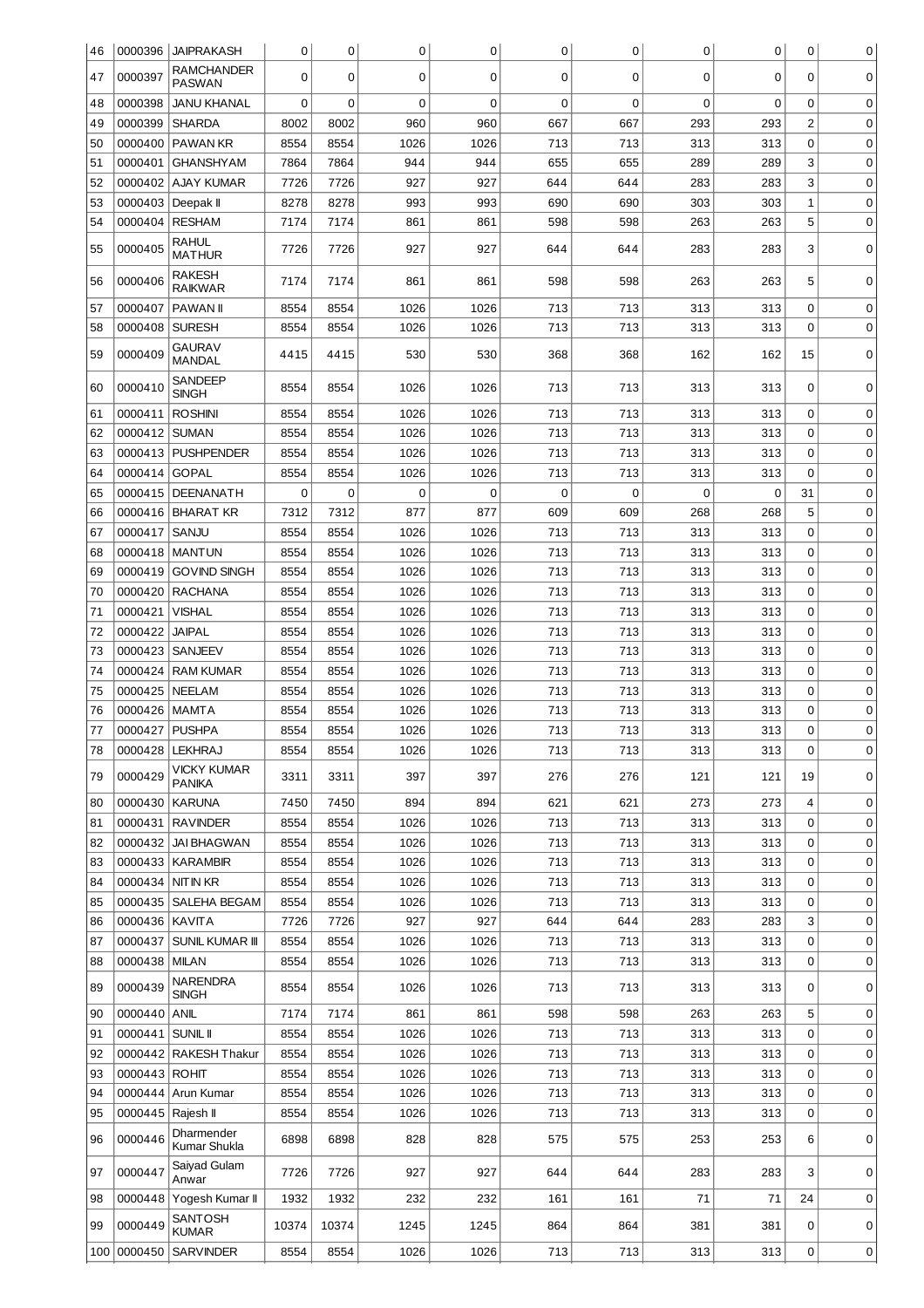| 101 | 0000451          | <b>JITENDRA</b><br><b>KUMAR</b>                  | 4001          | 4001        | 480         | 480    | 333   | 333   | 147   | 147   | 17          | 0           |
|-----|------------------|--------------------------------------------------|---------------|-------------|-------------|--------|-------|-------|-------|-------|-------------|-------------|
| 102 | 0000452          | <b>NAYAB SINGH</b>                               | 8554          | 8554        | 1026        | 1026   | 713   | 713   | 313   | 313   | 0           | 0           |
| 103 |                  | 0000453   RAJMANGAL                              | 8554          | 8554        | 1026        | 1026   | 713   | 713   | 313   | 313   | 0           | 0           |
| 104 | 0000454          | <b>VINOD KUMAR</b>                               | 8554          | 8554        | 1026        | 1026   | 713   | 713   | 313   | 313   | 0           | $\mathbf 0$ |
| 105 | 0000455          | MD SAJJAD                                        | 8554          | 8554        | 1026        | 1026   | 713   | 713   | 313   | 313   | 0           | 0           |
| 106 | 0000456          | <b>SUNIL</b>                                     | 8554          | 8554        | 1026        | 1026   | 713   | 713   | 313   | 313   | $\Omega$    | 0           |
| 107 | 0000457          | <b>KAILASH SINGH</b>                             | 4831          | 4831        | 580         | 580    | 402   | 402   | 178   | 178   | 4           | $\mathbf 0$ |
| 108 | 0000458          | <b>NITAI MALO</b>                                | 7448          | 7448        | 894         | 894    | 620   | 620   | 274   | 274   | 1           | $\mathbf 0$ |
| 109 | 0000459          | <b>PRADEEP</b><br><b>KUMAR YADAV</b>             | 6362          | 6362        | 763         | 763    | 530   | 530   | 233   | 233   | $\Omega$    | 0           |
| 110 | 0000460          | AMIT RAGHAV                                      | 6362          | 6362        | 763         | 763    | 530   | 530   | 233   | 233   | 0           | 0           |
| 111 | 0000461          | JIT ENDRA<br><b>KUMAR</b>                        | 6362          | 6362        | 763         | 763    | 530   | 530   | 233   | 233   | 0           | $\mathbf 0$ |
| 112 | 0000462          | <b>RAMJATAN</b>                                  | 7696          | 7696        | 924         | 924    | 641   | 641   | 283   | 283   | 0           | 0           |
| 113 | 0000463          | SATISH KUMAR<br>GUPTA                            | 7696          | 7696        | 924         | 924    | 641   | 641   | 283   | 283   | 0           | $\mathbf 0$ |
| 114 | 0000464          | <b>VINOD KUMAR</b>                               | 6703          | 6703        | 804         | 804    | 558   | 558   | 246   | 246   | 4           | $\mathbf 0$ |
| 115 | 0000465          | <b>GYAN SINGH</b>                                | 0             | 0           | $\Omega$    | 0      | 0     | 0     | 0     | 0     | 0           | 0           |
| 116 | 0000466          | <b>PREM</b><br><b>SHANKAR</b><br><b>SINGH</b>    | 7696          | 7696        | 924         | 924    | 641   | 641   | 283   | 283   | 0           | 0           |
| 117 | 0000467          | <b>DUKHARAN</b><br>BARI                          | 0             | 0           | $\mathbf 0$ | 0      | 0     | 0     | 0     | 0     | 0           | $\Omega$    |
| 118 | 0000468          | <b>DURGESH</b>                                   | 0             | $\mathbf 0$ | $\mathbf 0$ | 0      | 0     | 0     | 0     | 0     | 0           | 0           |
| 119 | 0000469          | <b>AMIT KUMAR</b>                                | 745           | 745         | 89          | 89     | 62    | 62    | 27    | 27    | 28          | 0           |
| 120 | 0000470          | RAGHAVENDRA<br><b>SINGH</b>                      | 7696          | 7696        | 924         | 924    | 641   | 641   | 283   | 283   | 0           | 0           |
| 121 | 0000471          | <b>MRITYUNJAY</b>                                | 2483          | 2483        | 298         | 298    | 207   | 207   | 91    | 91    | 21          | $\mathbf 0$ |
| 122 | 0000472          | <b>SATENDER</b><br><b>KUMAR</b><br><b>PRASAD</b> | 5710          | 5710        | 685         | 685    | 476   | 476   | 209   | 209   | 8           | $\mathbf 0$ |
| 123 | 0000473          | <b>SUNIL KUMAR</b>                               | 7696          | 7696        | 924         | 924    | 641   | 641   | 283   | 283   | 0           | $\mathbf 0$ |
| 124 | 0000474          | <b>DEVESH</b><br><b>KUMAR</b>                    | 7696          | 7696        | 924         | 924    | 641   | 641   | 283   | 283   | 0           | 0           |
| 125 | 0000475          | <b>PAWAN KUMAR</b>                               | 8554          | 8554        | 1026        | 1026   | 713   | 713   | 313   | 313   | 0           | 0           |
| 126 | 0000476          | SANJAY KUMAR                                     | 8554          | 8554        | 1026        | 1026   | 713   | 713   | 313   | 313   | 0           | 0           |
| 127 | 0000477          | <b>SUDHIR</b>                                    | 7944          | 7944        | 953         | 953    | 662   | 662   | 291   | 291   | 0           | 0           |
| 128 | 0000478          | <b>CHET RAM</b>                                  | 0             | 0           | 0           | 0      | 0     | 0     | 0     | 0     | 0           | 0           |
| 129 | 0000479 DEEPALI  |                                                  | 8554          | 8554        | 1026        | 1026   | 713   | 713   | 313   | 313   | 0           | 0           |
| 130 |                  | 0000480 SHER KUMAR                               | 6951          | 6951        | 834         | 834    | 579   | 579   | 255   | 255   | 3           | 0           |
| 131 |                  | 0000481   DHARMENDER II                          | 7696          | 7696        | 924         | 924    | 641   | 641   | 283   | 283   | 0           | 0           |
| 132 |                  | 0000482   BADDI KUMAR                            | 7696          | 7696        | 924         | 924    | 641   | 641   | 283   | 283   | 0           | 0           |
| 133 | 0000483   BHARAT |                                                  | 6703          | 6703        | 804         | 804    | 558   | 558   | 246   | 246   | 4           | 0           |
| 134 |                  | 0000484   IMRAN KHAN                             | 7448          | 7448        | 894         | 894    | 620   | 620   | 274   | 274   | 1           | 0           |
| 135 | 0000501          | Chain Singh                                      | 12000         | 12000       | 1440        | 1440   | 1000  | 1000  | 440   | 440   | $\mathbf 0$ | 0           |
| 136 | 0000502   NEERAJ |                                                  | 9438          | 9438        | 1133        | 1133   | 786   | 786   | 347   | 347   | $\mathbf 0$ | 0           |
| 137 | 0000503          | <b>NIMEY</b>                                     | 4717          | 4717        | 566         | 566    | 393   | 393   | 173   | 173   | 0           | $\mathbf 0$ |
|     | 138 0000504      | DEVENDAR<br>KUMAR                                | 4965          | 4965        | 596         | 596    | 414   | 414   | 182   | 182   | 0           | 0           |
| 139 | 0000505          | Mukesh Kumar                                     | 6898          | 6898        | 828         | 828    | 575   | 575   | 253   | 253   | 0           | 0           |
|     | 140 0000506      | <b>DAULAT</b><br><b>KUMAR</b>                    | 4220          | 4220        | 506         | 506    | 352   | 352   | 154   | 154   | 0           | 0           |
| 141 | 0000507          | <b>SUMAN</b>                                     | 4220          | 4220        | 506         | 506    | 352   | 352   | 154   | 154   | 0           | 0           |
|     | 142 0000508      | <b>GOPAL KUMAR</b>                               | 4220          | 4220        | 506         | 506    | 352   | 352   | 154   | 154   | 0           | 0           |
|     |                  | <b>GRAND TOTAL</b>                               | 906734 906734 |             | 108785      | 108785 | 75560 | 75560 | 33225 | 33225 | 445         | 0           |

|                                    | A/C 01 EE + Refund of Advance   A/C 01 ER   A/C 02   A/C 10   A/C 21   A/C 22   TOTAL |       |              |      |             |
|------------------------------------|---------------------------------------------------------------------------------------|-------|--------------|------|-------------|
| <b>TOTAL DUES AS PER ECR</b>       | 108785                                                                                | 33225 | 9974   75560 | 4534 | 91 232169   |
| <b>TOTAL AMOUNT BEING REMITTED</b> | 108785                                                                                | 33225 | 9974   75560 | 4534 | 91   232169 |

# **PART B-NEW MEMBERS' DETAILS**

| Jı.<br>No. | .ember | Member Name | Father's/Spouse<br>Name | Relationship with the<br>Member | Date of<br>Birth | Gender | Date<br>e of Joinina<br>ᄃᄆ | Date of<br>t Joinina<br><b>EPS</b> |
|------------|--------|-------------|-------------------------|---------------------------------|------------------|--------|----------------------------|------------------------------------|
|------------|--------|-------------|-------------------------|---------------------------------|------------------|--------|----------------------------|------------------------------------|